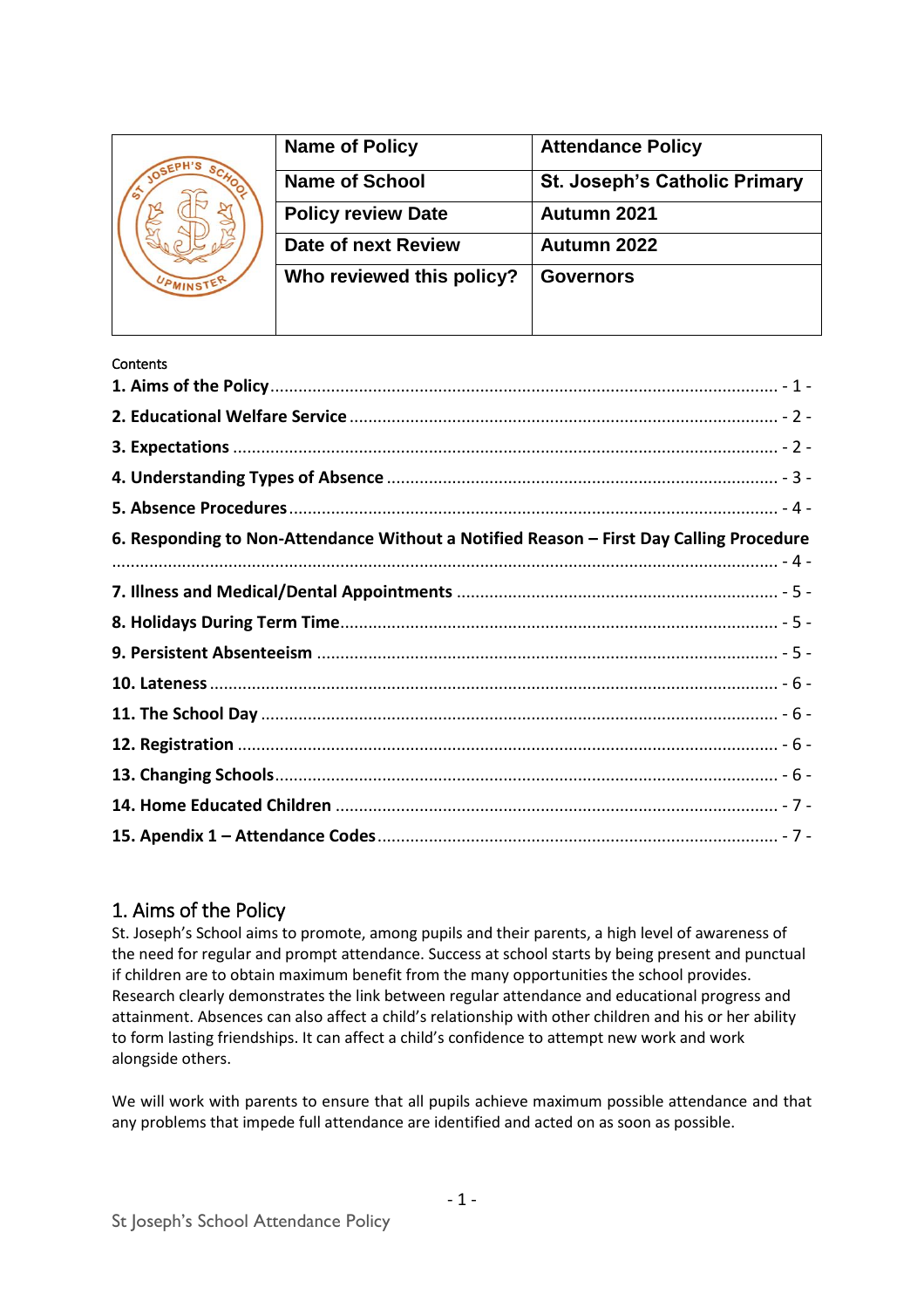The parent of a child of compulsory school age registered at a school and failing to attend regularly is guilty of an offence punishable in law. In the event of regular unauthorised absences, a penalty notice may be issued by the Educational Welfare Department. An offence is not, however, committed if it can be demonstrated that:

- The pupil was absent with agreement of the school.
- The pupil was ill or prevented from attending by any unavoidable cause.
- The absence occurred on a day exclusively set aside for religious observance by the religious body to which the pupil's parent belongs.

Only the school, within the context of the law, can approve absence, not parents. The fact that a parent has offered a note (or phone call, or personal contact) in explanation does not in itself oblige the school to accept it as a valid reason for absence. If, after investigation, doubt remains then the absence must be treated as unauthorised.

## <span id="page-1-0"></span>2. Educational Welfare Service

Local Authorities are charged in law with enforcing school attendance where pupils of compulsory school age are concerned. It is important that Local Authorities are informed of attendance problems. Educational Welfare Officers (EWOs) should be consulted where schools are experiencing difficulties in determining whether absences are justified.

## <span id="page-1-1"></span>3. Expectations

We expect that all pupils will:

- Attend school every day.
- Attend school punctually.
- Attend appropriately prepared for the day.
- Tell their class teacher or the school office of any problem that may hinder them from attending school.

We expect that all parents/carers will:

- Ensure their child attends daily and on time.
- Keep the school fully informed on all matters that might affect attendance and/or their child in school.
- Telephone or email the school on the first day of any absence by 9:15am to inform the School of the reason for absence.
- If attendance becomes a problem work with the school to ensure an improvement.
- Give serious consideration to whether it is appropriate or necessary to request term time absence.
- Complete a request for leave of absence form for any term time absence prior to the proposed absence dates. Please click on the following link to download the [Leave of Absence Form](https://www.st-josephs-upminster.net/content/uploads/2020/10/Request-for-Leave-of-Absence-1.pdf) from the school website.

The Governing Body will:

- Be responsible for the monitoring of overall attendance, ensuring that the school's attendance figures remain high.
- Ensure the policy is carried out effectively.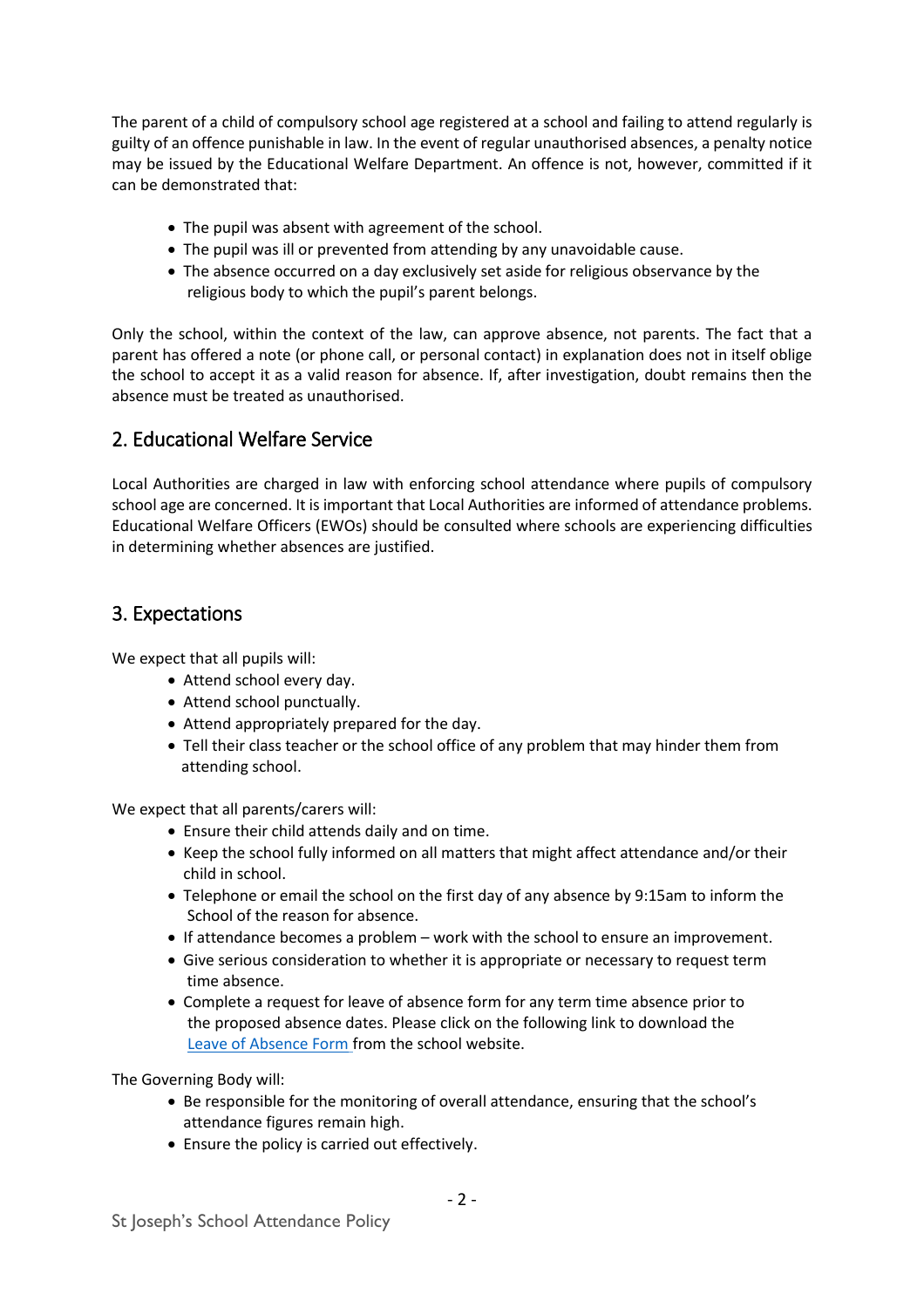The Head Teacher will:

- Monitor attendance, and contact parents if attendance is causing concern.
- Consider requests for authorised absences.
- Ensure action is taken in response to any difficulties reported which impact on attendance (e.g. bullying/behaviour).
- Ensure parents are advised of the school's expectations during the induction meetings for new parents.
- Remind parents regularly in newsletters of the importance of good attendance and timekeeping.
- Celebrate good attendance in assemblies with a 'top class' weekly certificate and an attendance section in the monthly newsletter.
- Reward attendance with over 97% and 100% attendance certificates each term.

The Attendance Officer will:

- Follow a **'First Day Calling Procedure'**.
	- Parents or carers will be contacted if they have **not** reported their child's absence to the school office by 9:15am on the first day of absence. Refer to page 4. – Responding to Non-Attendance Without a Notified Reason.
- Record attendance data accurately using agreed codes.
- Record late arrivals and reasons.
- Ensure reasons for absence are recorded accurately and investigate reasons for absence.
- Prepare standard letters to inform parents when a child's attendance is giving cause for concern and is thus being monitored.
- Meet with the Head Teacher reporting attendance issues and taking the agreed action.
- Provide attendance reports when requested and ensure DfE attendance returns are accurate.
- Oversee day to day attendance where there is cause for concern, working closely with the Education Welfare Officer to improve pupil attendance.
- Print official registers.

Class Teachers will:

- Prepare and deliver stimulating and enjoyable learning for all pupils.
- Register pupils at the start of each morning and afternoon session.
- Alert the SLT of any children demonstrating an unsettled pattern of attendance.
- Report percentage attendance at parent consultations.
- Work with the Senior Leadership Team to agree and implement strategies to re-engage pupils with emerging attendance issues

## <span id="page-2-0"></span>4. Understanding Types of Absence

Every half-day absence must be classified by the school as either authorised or unauthorised. Therefore, information about the cause of each absence is always required.

Examples of Authorised Absence:

- Illness.
- Hospital/dental/doctor appointments for the pupil which cannot be made outside of school hours.
- Visits to prospective new schools.
- External exams or educational assessments.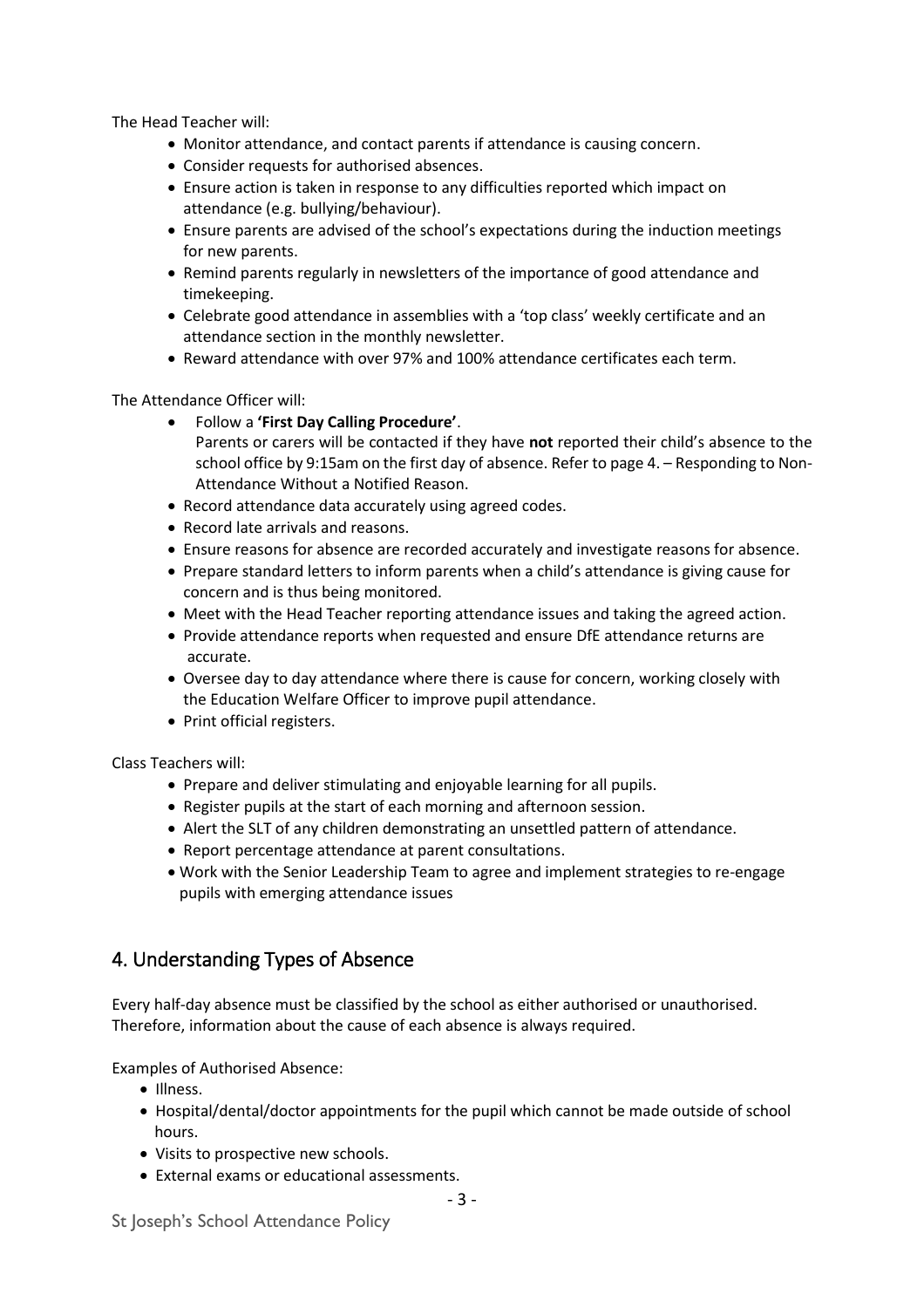• Attendance at funerals of close family members/bereavement.

Examples of Unauthorised Absence

- Holidays.
- Shopping/day trip/visit to a theme park.
- A birthday treat.
- Children who arrive at school too late to get a mark.
- Looking after other children/family members.
- Medical appointments for other family members.
- Truancy.
- Parents keeping pupils off school unnecessarily.
- Absences that have never been properly explained.

## <span id="page-3-0"></span>5. Absence Procedures

Our arrangements for the notification of absence and seeking approval for absence: Reporting absence (excluding school holidays)

- On the first day of their child's absence, parents / are asked to telephone the school on 01708 220277 or emai[l office@st-josephs.havering.sch.uk](mailto:office@st-josephs.havering.sch.uk) by 9.15am.
- If it is unclear how long the child will be absent from school parents are asked to contact the school daily to record the absence.
- Absences of 5 days or more must have medical evidence.
- If a student is absent prior to or does not return to school after a school holiday (half term, Christmas, Easter or Summer) the parent/carer will need to provide medical evidence to cover the absence. Failure to provide this evidence will result in the absence being marked as unauthorised and as such this will be referred to the EWO.

Children's absences will be monitored by the Attendance Officer and a school letter will be prepared and sent if absence becomes a concern. If a child has persistent absence, the Educational Welfare Service will become involved. Parents may be invited in to discuss their child's attendance and the case possibly referred to the school nurse.

## <span id="page-3-1"></span>6. Responding to Non-Attendance Without a Notified Reason – First Day Calling Procedure

Guidance from the local authority about absence without a notified reason is as follows:

- Within the first hour on the first day of absence, call the contact list at least twice.
- If no reply at all, from anyone on the contact list for the child Does the child have additional agency support, such as a social worker? Contact them. Is there any in school intelligence, does anyone know the family?
- Make a prompt home visit.
- If there is no answer when we make the home visit, refer immediately to Children's Services / MASH / Police - request a welfare call.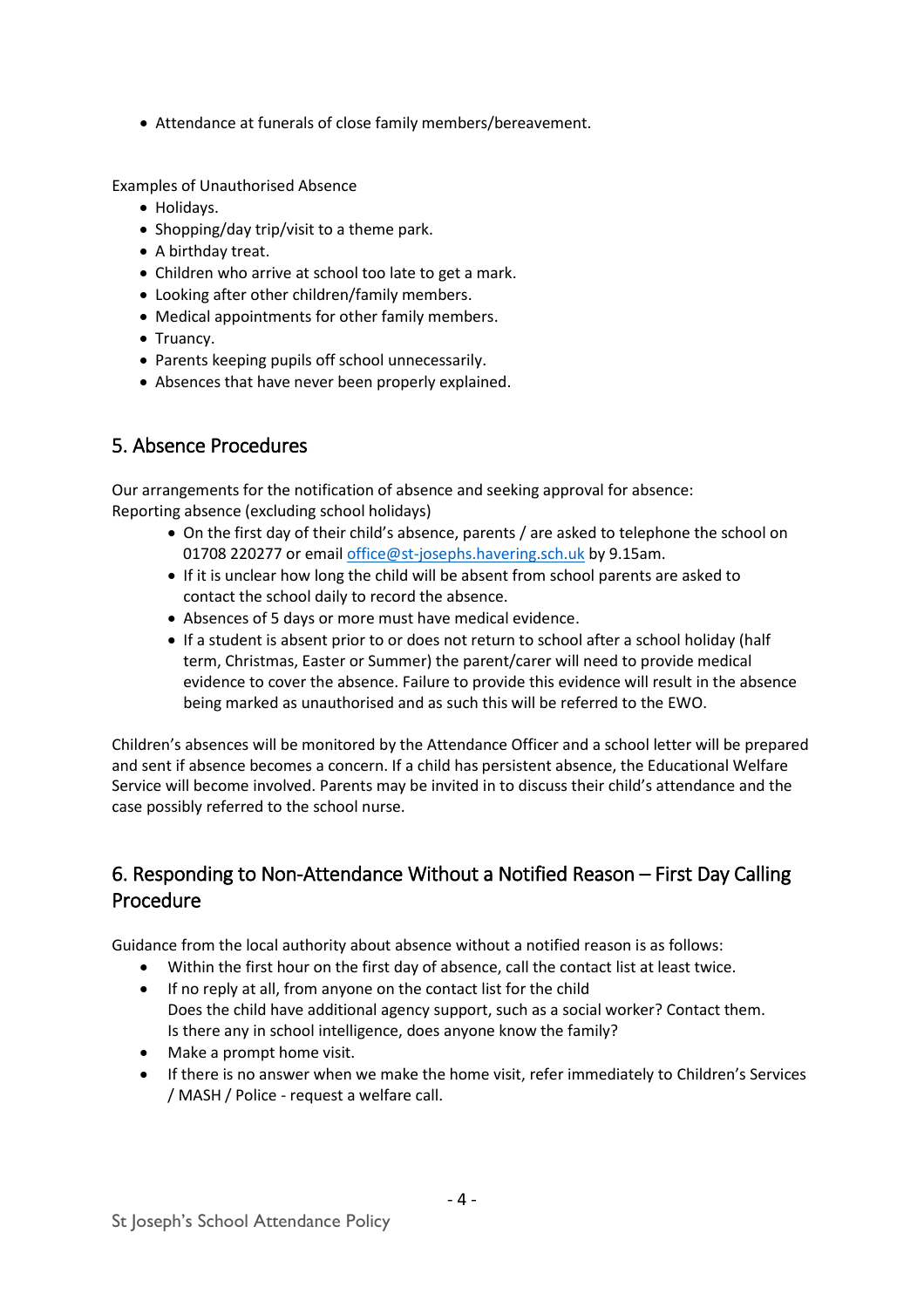## <span id="page-4-0"></span>7. Illness and Medical/Dental Appointments

- Every effort should be made to arrange medical appointments outside school hours
- An appointment card or verification by the doctor/dentist/hospital is required.
- Parents are asked to inform the school in advance if their child has a medical Appointment.
- Children should attend school around the appointment wherever possible.
- Children will not be allowed to leave the premises unless they are collected by an adult
- If your child is absent due to vomiting or diarrhoea, then they should not return to school for the next 48 hours after the last symptom. This is to reduce the risk of infection to other children and adults at the school.
- In the case of repeated absences, the school will require written evidence of why a child has been absent. The member of the school office will request this when it is required.
- If the authenticity of illness is in doubt, the school will request parents to provide medical evidence to support the illness. If the school is not satisfied with the authenticity of the illness or medical evidence is not provided, the absence will be recorded as 'unauthorised' and parents will be advised. Medical evidence can take the form of prescriptions, appointment cards, etc.

## <span id="page-4-1"></span>8. Holidays During Term Time

Government regulations make it clear that the current law does not give any entitlement to parents to take their child for a family holiday or extended leave during term time. Any application for leave must be in 'exceptional circumstances' and the Head Teacher must be satisfied that the circumstances warrant the granting of leave. As a school we are bound by this guidance and the Head Teacher is no longer able to authorise any holiday during term time. Exceptional Circumstances

The school defines the term "exceptional" as an occasion that cannot be planned for, so anything that can be planned e.g. all family holidays, weddings, family birthday parties or surprise trips booked by relatives, etc. will not be authorised.

If you decide to allow your child to be absent without authorisation this will be recorded as an unauthorised absence and a fixed penalty of £60 (or more) per parent may be issued by the Local Authority.

## <span id="page-4-2"></span>9. Persistent Absenteeism

A pupil becomes a 'persistent' absentee when they miss 10% or more schooling across the school year for whatever reason. Absence at this level can be doing considerable damage to any child's educational prospects and we need parents' full support and cooperation to tackle this. We monitor all absence thoroughly. Any case that is seen to have reached this mark or is at risk of moving towards this mark is given priority and parents/carers will be informed immediately. These pupils are monitored and supported carefully by the Attendance Officer, in consultation with the Head Teacher and Education Welfare Officer. We also combine this with academic monitoring where absence affects pupil outcomes. Meetings are arranged with the parents, the Head Teacher and Education Welfare Officer if attendance does not improve and an action plan is agreed.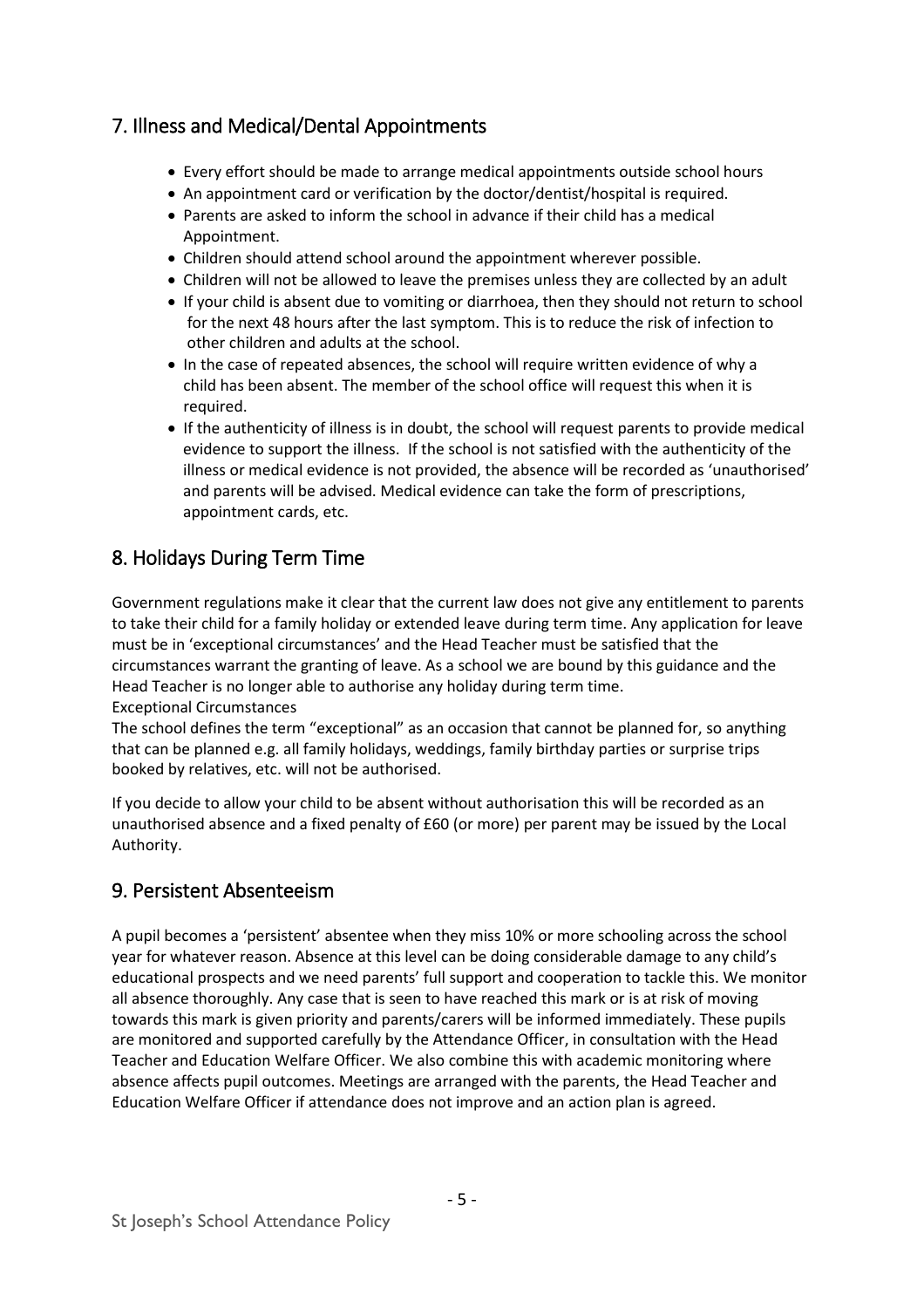## <span id="page-5-0"></span>10. Lateness

Poor punctuality is not acceptable. If your child misses the start of the day, he or she can miss work or important information. Late arriving pupils also disrupt lessons and may feel embarrassed. This can encourage absence.

# <span id="page-5-1"></span>11. The School Day

The school day starts at 8.55am and the doors open from 8.45am. Registers will be taken at 8.55 am. If your child arrives at school after the gates are closed at 8.55am, you will need to bring them into the school office and sign the late book, putting a reason why your child is late. Lateness is monitored closely.

Pupils arriving after the register has been closed at 8:55am will be marked late. Figures of lateness will appear on school reports. Children arriving one half hour after registration will lose their mark and will be recorded as an unauthorised absence.

The school monitors punctuality closely and will invite parents/carers in for a meeting if children are regularly late. The Education Welfare Service also become involved in cases of persistent lateness.

## <span id="page-5-2"></span>12. Registration

All schools must keep an attendance register on which, at the beginning of each morning and afternoon session, pupils are marked present or absent. Registers must show whether an absence of a pupil is authorised or unauthorised. All absences are shown on school reports and attendance information is passed on to secondary schools.

Accurate registration and the preservation of security of registers are the responsibility of the Head Teacher. Registers may be needed as evidence in court where parents are being prosecuted for school attendance offences and inappropriate authorisation of absences could compromise proceedings.

Registers will be maintained and completed in the school data management system, SIMS.net.

## <span id="page-5-3"></span>13. Changing Schools

It is important that if families decide to send their child to a different school that they inform the school as soon as possible. A pupil will not be removed from the school roll until we are satisfied that an alternative school or alternative provision has been found. The pupil's school records will then be sent to the new school.

If a family is moving abroad, we request that they provide a new home / school address. If a family is unsure of the new school that the child will be attending, we ask that the family provide an email address, at least one contact telephone number.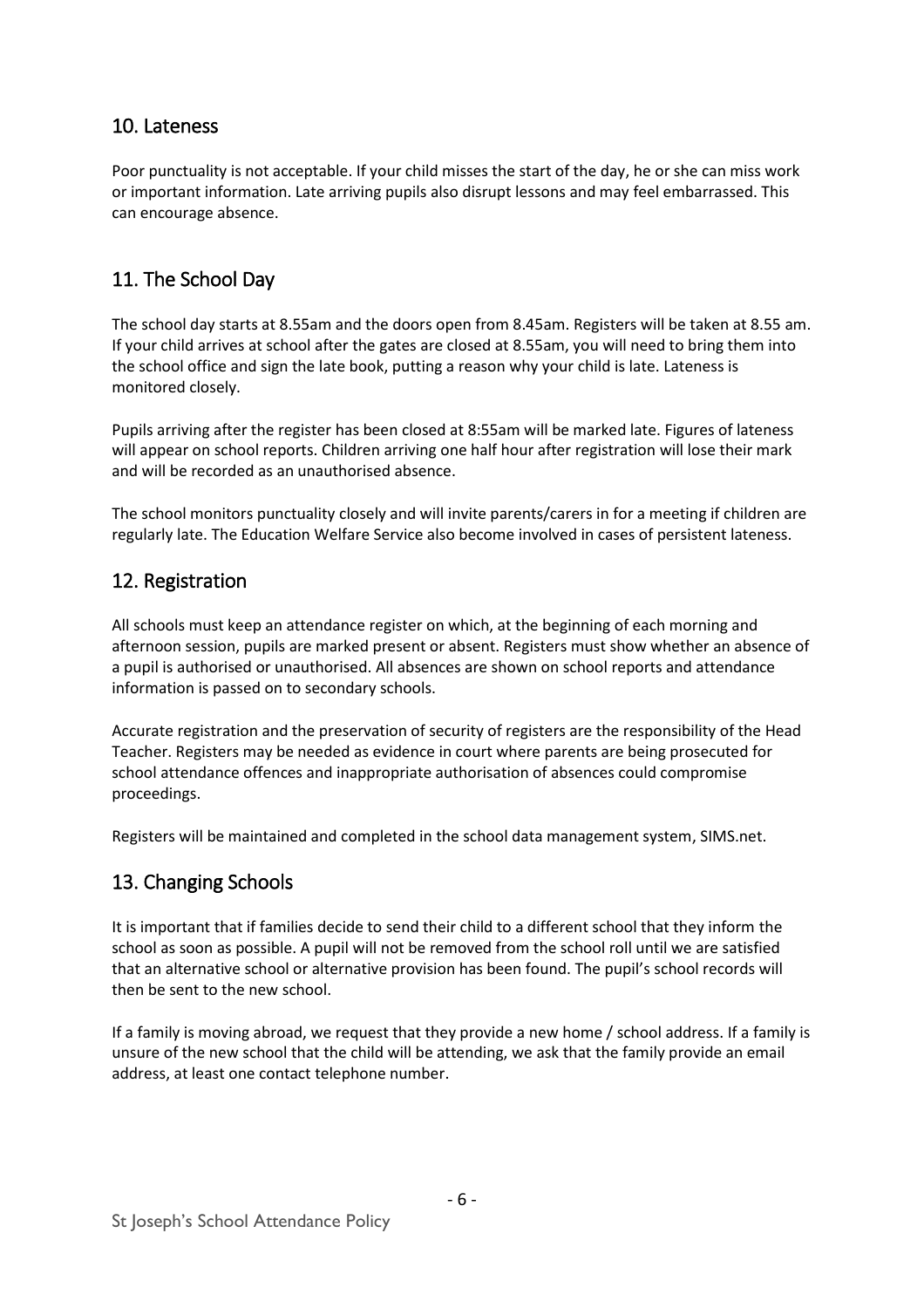# <span id="page-6-0"></span>14. Home Educated Children

On receipt of written notification to home educate, we will inform the local authority that the pupil is to be deleted from the admission register. There is no requirement for parents to obtain the school or local authority's agreement to educate their child at home. Parents have a duty to ensure their child of compulsory school age receives suitable full-time education, but this does not have to be at a school.

# <span id="page-6-1"></span>15. Apendix 1 – Attendance Codes

| Code        | <b>Definition</b>             | <b>Scenario</b>                                                                    |
|-------------|-------------------------------|------------------------------------------------------------------------------------|
| 7           | Present (am)                  | Pupil is present at morning registration                                           |
|             | Present (pm)                  | Pupil is present at afternoon registration                                         |
|             | Late arrival                  | Pupil arrives late before register has closed                                      |
| B           | Off-site educational activity | Pupil is at a supervised off-site educational<br>activity approved by the school   |
| D           | Dual registered               | Pupil is attending a session at another<br>setting where they are also registered  |
|             | Interview                     | Pupil has an interview with a prospective<br>employer/educational establishment    |
| P           | Sporting activity             | Pupil is participating in a supervised sporting<br>activity approved by the school |
| $\mathbf v$ | Educational trip or visit     | Pupil is on an educational visit/trip<br>organised, or approved, by the school     |
| W           | Work experience               | Pupil is on a work experience placement                                            |

The following codes are taken from the DfE's guidance on school attendance.

| Code                      | <b>Definition</b>           | <b>Scenario</b>                                                               |
|---------------------------|-----------------------------|-------------------------------------------------------------------------------|
| <b>Authorised absence</b> |                             |                                                                               |
|                           | Authorised leave of absence | Pupil has been granted a leave of absence<br>due to exceptional circumstances |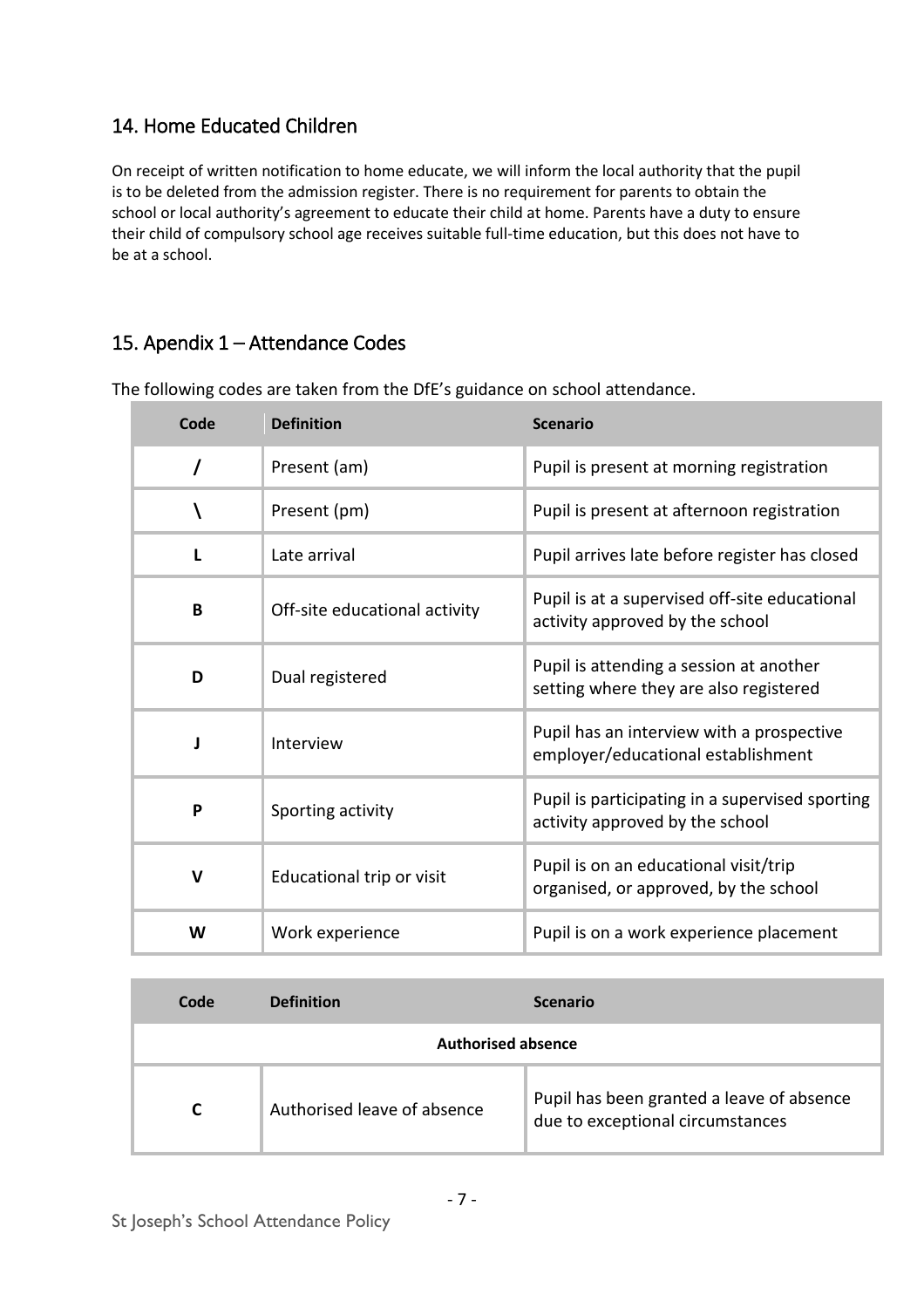| E            | Excluded                             | Pupil has been excluded but no alternative<br>provision has been made                                                                                                                                         |  |
|--------------|--------------------------------------|---------------------------------------------------------------------------------------------------------------------------------------------------------------------------------------------------------------|--|
| Н            | Authorised holiday                   | Pupil has been allowed to go on holiday due<br>to exceptional circumstances                                                                                                                                   |  |
| ı            | Illness                              | School has been notified that a pupil will be<br>absent due to illness                                                                                                                                        |  |
| M            | Medical/dental appointment           | Pupil is at a medical or dental appointment                                                                                                                                                                   |  |
| R            | Religious observance                 | Pupil is taking part in a day of religious<br>observance                                                                                                                                                      |  |
| S            | Study leave                          | Year 11 pupil is on study leave during their<br>public examinations                                                                                                                                           |  |
| T            | Gypsy, Roma and Traveller<br>absence | Pupil from a Traveller community is<br>travelling, as agreed with the school                                                                                                                                  |  |
|              | <b>Unauthorised absence</b>          |                                                                                                                                                                                                               |  |
| G            | Unauthorised holiday                 | Pupil is on a holiday that was not approved<br>by the school                                                                                                                                                  |  |
| N            | Reason not provided                  | Pupil is absent for an unknown reason (this<br>code should be amended when the reason<br>emerges, or replaced with code O if no<br>reason for absence has been provided after<br>a reasonable amount of time) |  |
| $\mathbf{o}$ | Unauthorised absence                 | School is not satisfied with reason for pupil's<br>absence                                                                                                                                                    |  |
| U            | Arrival after registration           | Pupil arrived at school after the register<br>closed                                                                                                                                                          |  |

| Code | <b>Definition</b>            | <b>Scenario</b>                                                 |
|------|------------------------------|-----------------------------------------------------------------|
| X    | Not required to be in school | Pupil of non-compulsory school age is not<br>required to attend |